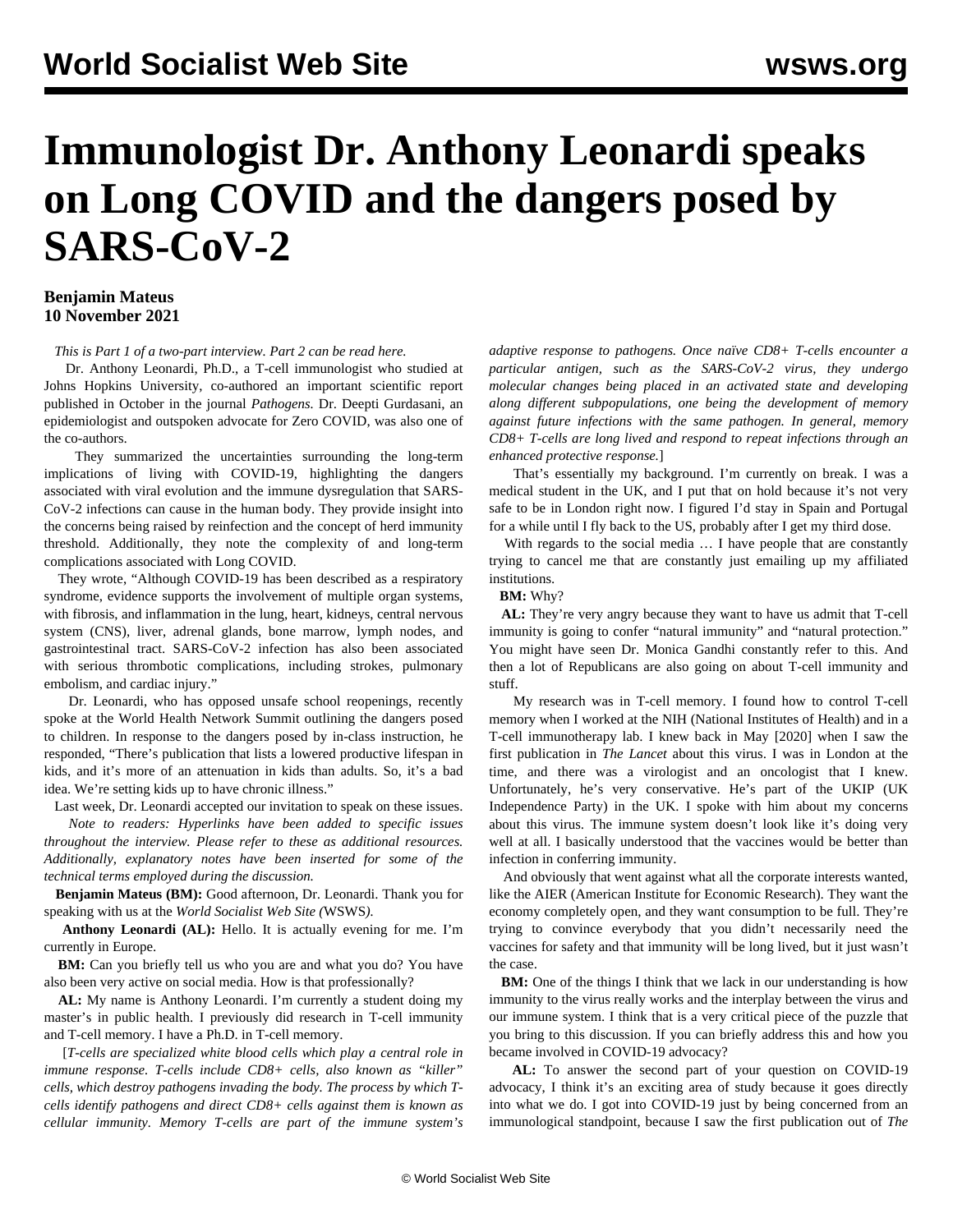*Lancet* in January 2020, where the patients demonstrated profound lymphopenia [*a reduced level of the white blood cells that help fight infections*]. That was very significant, and the people were very ill and it looked to me like there was some sort of a sepsis [*infection in blood and tissue that can lead to organ failure, shock and even death*] going on and these usually happen in super antigenic infections [*super antigens, molecules that trigger an immune response, resulting in excessive activation of the immune system as seen with our body's response to COVID-19*]. Reading the paper set off alarm bells in my mind. I thought I knew what I was looking at, from an immunity standpoint that our natural immunity would be harmed and distorted by this pathogen.

 It was only out of scientific interest and obligation that I went towards COVID-19. As an immunologist, I also knew the ramifications of it. I knew that we weren't going to have any durable or competent memory from [SARS-CoV-2] infection. So, I drafted letters to disseminate that information providing my opinion on these findings. I also made statements regarding immunity wherever I could, in public.

 **BM:** What does durable competent immunity mean, and what does the term superantigen mean? It would help to define these for our readers.

 **AL:** I would define durable competent immunity as immunity that prevents you from getting sick from a virus the second time you catch it. It's like your one-off infections, where you get it once and then you're good for the rest of the time. For instance, things that don't normally reinfect you, like the chicken pox. It may remain latent inside you, but your immune memory controls it. You don't get sick again unless you get a bout of shingles. That would be a durable competent immunity.

 An incompetent immunity, or not durable immunity, is the kind of immunity you usually get from a coronavirus infection, such as the common cold. You can get reinfected, and it'll be as bad as the other times. And even for older people, when older people get reinfected with influenza virus types, they might have it more severely. Just because they've had the vaccine or have been infected in the past, the influenza virus mutates a bit, and that's possibly why the reinfections can be bad, but it could also just be the waning of immunity.

 Cellular immunity [*Immune response that does not involve antibodies. Instead, various types of white blood cells, including previously sensitized T-cells, are recruited in response to an infection. Cellular immunity is very effective against cells infected with viruses, intracellular bacteria, as well as cancer cells. It also mediates transplant rejection.*], in some cases, usually it can react quick enough to prevent disease, but for some conditions it's not quick enough to prevent illness again.

 Notably, when Delta came along, which is very fast at infecting, it fuses with cells so quickly and replicates so quickly and transmits so quickly, it outpaces our natural cellular immunity because our cellular immunity takes time to ramp up.

 What happens is you have an infection, and you stimulate some T-cells that recognize the infection and B-cells get stimulated and they proliferate, and they control the infection. And it takes some time for these cells to grow in numbers and phenotype to address the infection.

 Then after the infection is addressed, the numbers dwindle, you get what's called memory formation. And the numbers of the cells that dealt with the infection go down, and they go in like a quiescent state. And when the pathogen comes around again, those cells will recognize the pathogen and then grow in numbers.

 The second time around all this happens faster because your body has made cellular memory. But the problem with some viruses though, like the Delta strain of the coronavirus, is that it can outpace our cellular immunity. So, that's what I think is happening with SARS-CoV-2. So, our cellular immunity might be durable enough to let's say prevent some severe illness and in healthy immunocompetent people. But for mild and moderate illness everybody might be rolling the dice if they don't have antibodies that can address it.

 Basically, what we're going to need is boosting, to make sure antibody levels are high enough to deal with the pathogen if we encounter it. And then there's the issue also of a mucosal protection, which is a hot topic right now, and the way these vaccines are made…

 [*Mucosal immunology is the study of immune responses that occur at the mucous membranes of the respiratory system, as well as at the gastrointestinal and urogenital tracts. In a healthy organism, the mucosal immune system protects against various pathogens, including viruses, while maintaining tolerance towards beneficial microbes and benign substances in the environment. Because of its interface with the environment, the mucosal immune system, mediated by the IgA antibodies, is the largest component in the entire immune system. The current COVID-19 vaccines function to provide systemic immunity, after the virus has passed mucosal defenses in the nose, mouth, eyes and upper airways. Clinical research is currently underway to develop mucosal vaccines, which could have the capacity to prevent infections from becoming established in the first place.*]

 There is an immunologist over at MIT that is looking at mucosal immunity as it's conferred from the mRNA vaccines, such as Pfizer and Moderna. She's seen that there's this sort of hybrid antibody that's produced briefly after vaccination that gives a sort of mucosal protection.

 This study is still in pre-print form but looks very promising. That will give us clues how it confers better mucosal immunity, meaning a lot of people are now talking about intra-nasal vaccination or mucosal vaccination, and that sort of vaccination may bring immune memory like B-cell and T-cell memory into those mucosal surfaces to deal with SARS-CoV-2 reinfection more quickly. But as it stands now, we're going to need boosters.

 There's going to be a waning protection, certainly for mild and moderate illness and possibly even severe illness. So, people are going to need vaccinations, at least yearly, I think.

**BM:** That raises two questions. I think you've answered partly one and that is that most likely we will need annual COVID-19 vaccinations. First, what's the difference between mucosal immunity and the systemic immunity we get from an intramuscular injection, and why is it important? And, perhaps after answering this question it will lead to the issue, what would happen if this virus became endemic? Some are claiming that SARS-CoV-2 will become less virulent, akin to a "common cold." Or will the virus continue to devastate populations like we are seeing now?

 **AL:** The predominant difference between mucosal immunities and the immunity conferred by the current vaccines is the antibodies that you're generating, as far as the functional difference that we want to see.

 We want to see IgA, which is a mucosal antibody, an antibody that's on our mucosal surfaces that's going to be able to neutralize SARS-CoV-2 quickly when it's on our mucosal surfaces to prevent it from establishing itself. Ultimately, that is a very good goal for us to get, because we'd be able to address the virus more quickly.

 The immunity that we get in terms of antibodies from our intramuscular vaccination is from IgG. And that's a type of systemic immunity that circulates through our blood. Sometimes it can cross just as Michal Tal, Ph.D., has shown at MIT (Massachusetts Institute of Technology). She's shown that there can be this hybrid that will cross into the saliva and coat the mucosal surfaces to confer some protection.

 But the goal that we want is a good amount of IgA, a good amount of mucosal neutralization, or at the very least a mucosal or resident mucosal immune memory cells that can very quickly respond, but that's not, they're not going to respond as quickly as an antibody.

 And then your second question: What happens if we allow SARS-CoV-2 to become endemic, what's going to happen to us and what's going to happen to the virus? So, if we allow it to become endemic—and some would argue that it is already endemic—this does not mean that it is going to attenuate, not whatsoever.